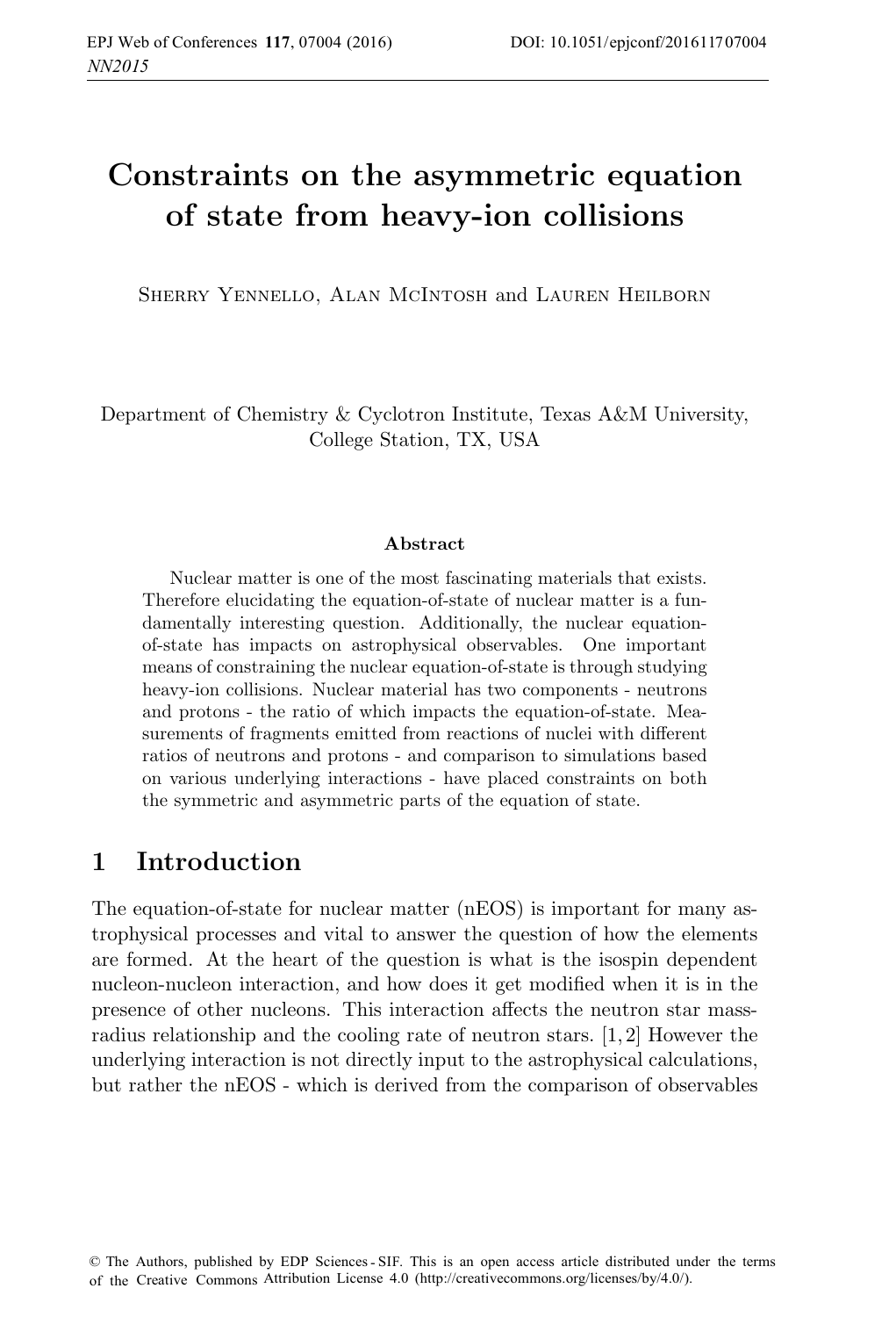to models with various interactions - is the input to the astrophysical calculations. Recent measurements of 2 solar mass neutron stars have challenged many of the previously accepted nEOS. [3] Additionally, the recent conjecture that the radius of neutron stars around 9 km requires a much denser core of the neutron star and opens the discussion of deconfined nuclear matter or strangeness that could soften the nEOS at these high densities.

Nuclear matter is one of the most fascinating materials that exists. The constituent nucleons are fermions with a size on the order of a femtometer. The nucleon-nucleon interaction is attractive, but has a hard core repulsion resulting in an energy minimum at a specific distance leading to a preferred, or saturation, density. As the system is moved away from the saturation density an energy cost must be paid. This energy cost can be quantified as the incompressibility of nuclear matter. The strong interaction manifests itself in nuclei in terms of the neutron skin, the ground state masses and the saturation density. Additionally it controls nuclear reaction mechanisms such as multifragmentation, transverse collective flow and transport leading to equilibration. Nuclear matter has often been described as a quantum liquid. At high temperatures there is a transition from a liquid to a gas. At very high temperatures there is a further transition to a deconfined quark gluon plasma. At very low densities clustering occurs. Over a range of densities various interesting shapes of so called nuclear pasta are preferred. These various behaviors are a result of the nEOS, therefore elucidating that nEOS is a fundamentally interesting question. Yet whether we are describing the neutron skin thickness on a single nucleus or the density in a neutron star - which vary in size by many orders of magnitude - one needs a common nEOS. An important mechanism for constraining the nEOS is through studying femtonovae in the lab.

Giant resonance measurements have given us the best constraints on the nEOS for "normal" nuclear material, ie nuclei that are near the valley of stability, relatively cold and not far from saturation density. The incompressibility of nuclear matter,  $K_{NM}$ , is related to the excitation of the GMR of finite nuclei, but one must account for surface, Coulomb and asymmetry contributions. Measurements taken over a variety of stable nuclei have constrained the incompressibility near the valley of stability. In 1999, measurements of the ISGMRs [4] were compared to HF-based RPA calculations which used the Gogny interaction and took into account pairing and anharmonicity corrections, and a value of  $K_{NM} \sim 230$  MeV was obtained. The measurement of the GMR for nuclei with increasing asymmetry can help refine the  $K_{NM}$ . [5] Moving away from saturation density, the data from the measurement of transverse collective flow has been used to constrain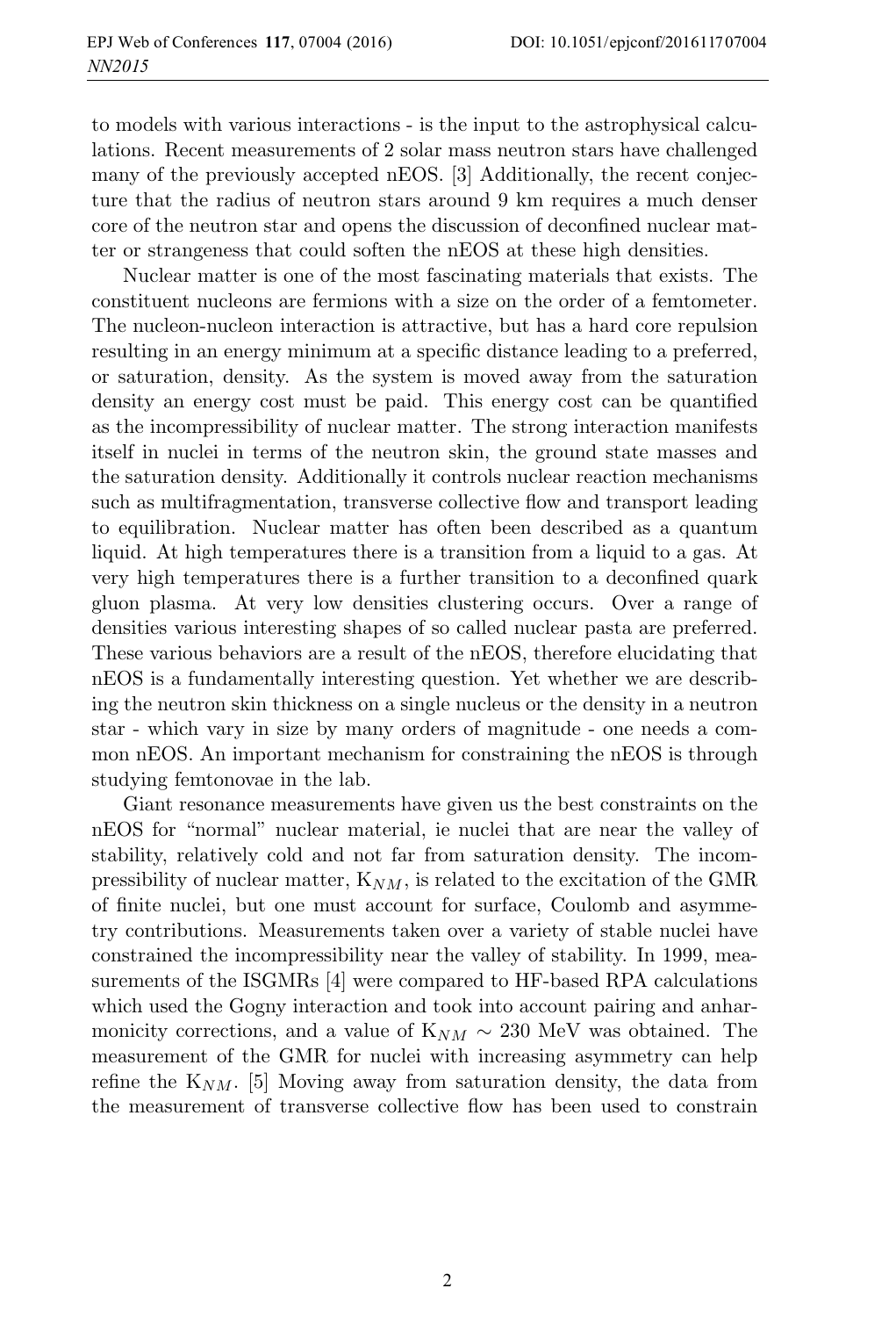.



Figure 1: Various forms of the density dependence of the symmetry energy as implemented in the AMD, CoMD and SMF models. Additionally shown is the experimental data from Shetty. [7]

the nEOS at up to  $\rho/\rho_0 = 1.5$ . [6] However this data is unable to address what happens away from the valley of stability. As one moves away from the valley of stability to more neutron-rich systems the symmetry energy must be taken into account in the nEOS. The magnitude and shape of the symmetry energy depends on the underlying interaction. Many different curves result from different model calculation as shown in figure 1. These are often broadly classified into "soft", where the symmetry energy versus density curve is convex and turns over at high density, and "stiff", where the symmetry energy continues to increase as a function of density. Since these are relative terms it is more accurate to specify value, slope and curvature at saturation density. While the symmetry energy is often characterized by the behavior near saturation density it must be recognized that there could be a softening at higher density or a flattening of this curve at lower density. This paper will discuss the progress that has been made on constraining the asymmetric part of the nEOS away from saturation density using heavy-ion collisions.

#### **2 Constraints on nEOS from isoscaling**

The nEOS directly impacts the fragmentation of hot nuclei. When examining the breakup of two equilibrated nuclear systems that are nearly iden-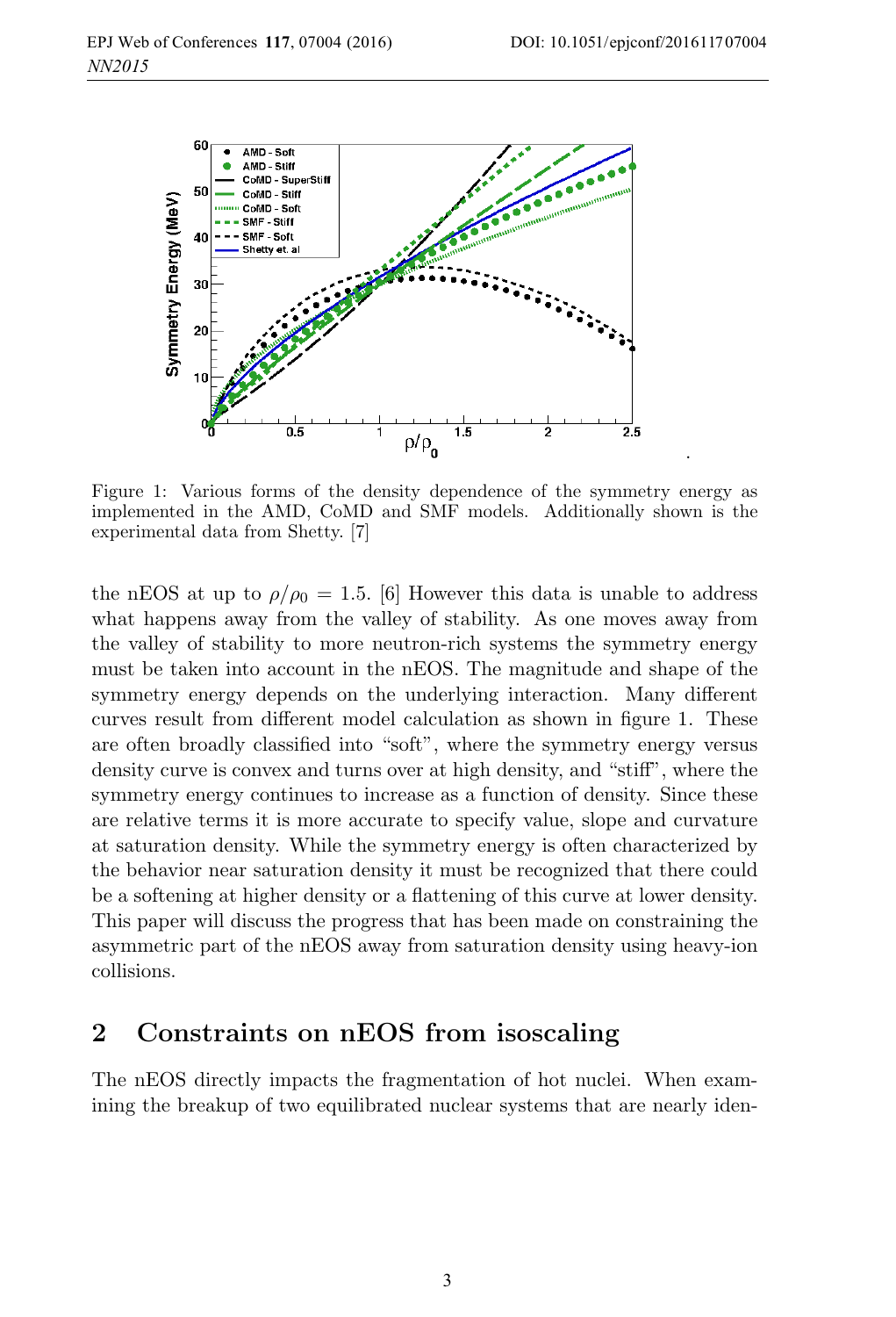tical in all aspects except for the neutron-to-proton ratio one can extract a measure of the nuclear symmetry energy through isoscaling. The work of Tsang [8] demonstrated that scaling appears when you compare the ratios of fragment yields between a neutron-rich and a neutron-poor system. Ono used this technique to analyze the fragments produced from AMD calculations for two underlying interactions and proposed the relationship as the first observable that could constrain the nEOS. [9] This calculation was compared with experimental data to put forth the first constraints on the symmetry energy of the nEOS from heavy-ion collisions. [10]

Such indirect measurements depend on comparison to theoretical calculations in order to extract the symmetry energy. This technique was used with experimental data as well as statistical calculations and dynamical calculations to map how the symmetry energy changes as a function of excitation energy. A decrease in symmetry energy as a function of excitation energy has been linked with a decrease in the density. [11] In order to extract a meaningful value of symmetry energy from isoscaling one must accurately know the  $(N - Z)/A$  of the sources and the temperature of the system. Recent work by McIntosh [12–15] has demonstrated that there is an  $(N - Z)/A$  dependence in the nuclear caloric curve. One also must take into account any secondary cooling or experimental filters that are needed to map the observed fragments to primary fragments. In order to better define the source Wuenschel [16] and Galanopolous [17] developed the technique of source reconstruction of the fragmenting quasiprojectile. Another technique for connecting the fragment yield ratios to the symmetry energy is through the Landau expansion of the free energy near the critical point using mirror nuclei. This work extracts a symmetry energy versus excitation energy that is consistent with that extracted from isoscaling. [18, 19] Isoscaling of data from many experiments and theoretical simulations has provided initial constraints on the symmetry energy of the nEOS. These constraints have been augmented by measurements of other observables, such as equilibration and fragment flow.

## **3 Nucleon transport as measured by isospin equilibration**

The amount of mixing of nucleons between two reacting systems is a result of the underlying nucleon transport, which is dependent on the symmetry energy of the nEOS. Early measurements using isotopically identified fragments from collisions of isobaric nuclei were used to measure the onset of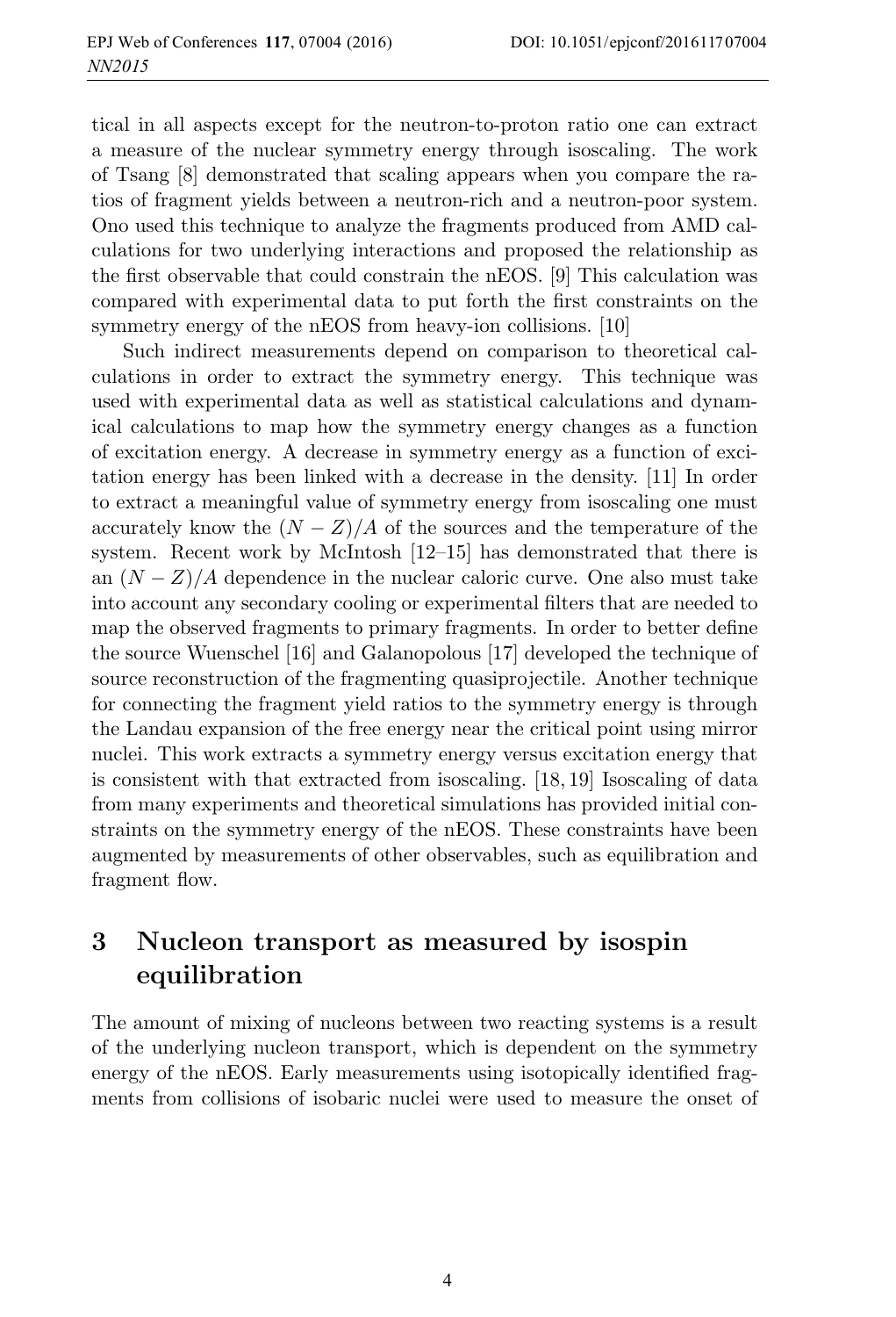isospin non-equilibration. [20, 21] At higher energies this non-equilibration was quantified through development of the isospin tracer method. [22] The underlying nucleon transport was broken down into drift and diffusion by Shi [23]and the diffusion coefficient was connected to the symmetry potential. Tsang used the tracer method to measure isospin diffusion and through comparison to theoretical calculations determined the slope of the symmetry energy near saturation density to be L=88±25 MeV.



Figure 2: QP (solid symbol) and QT (open symbol) N/Z values as a function of impact parameter. The left and right side correspond to the "asy-soft" and "asy-stiff" parameterizations of the symmetry energy, respectively. Top row:  $^{70}Zn+^{70}Zn$  (black circles) QP and QT N/Z values compared to the projectile/ target/composite system  $N/Z$  value (black line). Middle row:  ${}^{70}Zn+{}^{64}Zn$  (red triangles) and  $64Zn+70Zn$  (green inverted triangles) QP and QT N/Z values compared to the  $70Zn$  (black line),  $64Zn$  (dark blue line) and composite system (light green thick line) N/Z values. Bottom row:  ${}^{64}$ Zn+ ${}^{64}$ Ni (pink stars) and  ${}^{64}$ Ni+ ${}^{64}$ Zn (light blue diamonds) QP and QT N/Z values compared to the  $^{64}$ Ni (brown line),  $^{64}$ Zn (blue line) and composite system (green thick line) N/Z values.

Recent calculations [24, 25] show that equilibration as a function of impact parameter is achieved faster with an "asy-soft" nEOS than an "asystiff" nEOS. For example figure 2 shows the asymmetry  $(N/Z)$  of the quasiprojectile  $(QP)$  and the quasitarget  $(QT)$  from a series of iBUU calculations using either an "asy-soft" or an "asy-stiff" EOS. The top panels are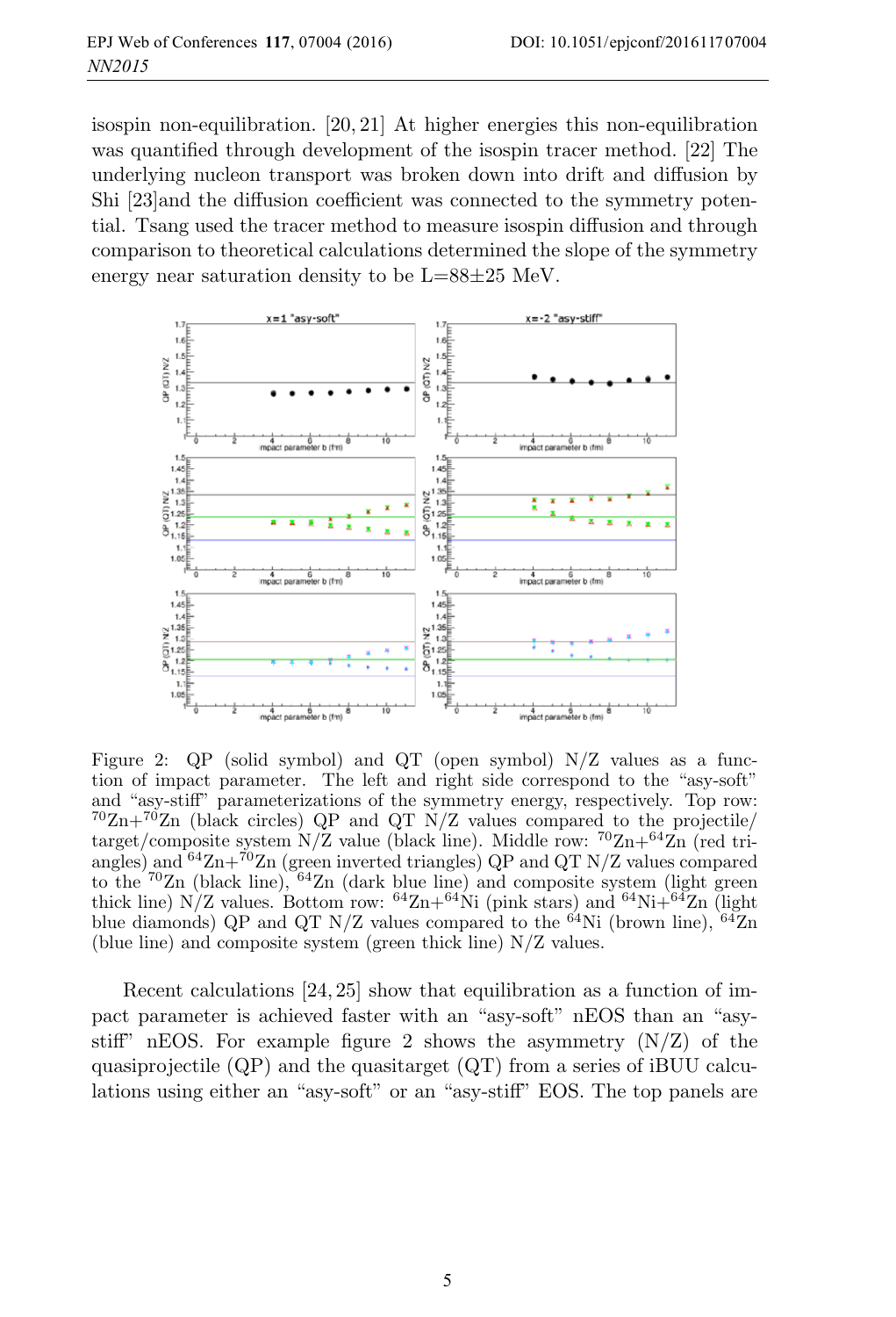for the symmetric  ${}^{70}Zn+{}^{70}Zn$  reaction, so the results for the QP and QT are nearly identical. The middle panel shows the equilibration that takes place in the charge symmetric  ${}^{70} \text{Zn} + {}^{64} \text{Zn}$  (and  ${}^{64} \text{Zn} + {}^{70} \text{Zn}$ ) systems. The bottom row represents the mass symmetric systems of  ${}^{64}$ Zn+ ${}^{64}$ Ni and  ${}^{64}$ Ni+ ${}^{64}$ Zn. As the impact parameter changes from a very peripheral interaction, with small contact time, to mid impact parameter collisions, representing reactions with increasing contact time between the QP and QT, the nucleon exchange results in the difference in the asymmetry of the reacting partners decreasing. This can been seen for both the asy-soft and the asy-stiff calculations, but the equilibration is much faster for the asy-soft interactions. The asy-stiff interaction also results in a more neutron rich QT and QP. The asy-soft interaction reaches equilibration at a value of N/Z that is just slightly lower than that of the composite system, while the asy-stiff interaction approaches an equilibration point that is between the composite system and the  $N/Z$  of the more neutron-rich reaction partner. Additionally it has been seen that equilibration is faster for the lower beam energies and for momentum independent interaction. [25]

Various measurements [25–30] have demonstrated migration of neutrons to the neck region and an enhancement of the asymmetry of light clusters at mid rapidity due to nucleon exchange. In general when these measurements have been compared to models they tend to agree better with asy-stiff parametrizations of the nEOS. While there were various measurements of asymmetry of the charged particles that came from the QP, and reconstruction of the QP by measurement of all the charged particles coming from the QP, Kohley made a direct measure of the QP using the MoNA-Lisa-Sweeper setup. In comparison with CoMD calculations he was able to say the data agreed best with an  $L=78$ . [31] In a study of the N/Z effects in competition between binary reactions and complete fusion a higher probablility for fusion was found using neutron-rich systems. This same data in comparison with CoMD agrees better with a "stiff" symmetry energy. [32]

Equilibration of the  $N/Z$  asymmetry can also be measured by the breakup of a deformed quasiprojectile as done by Brown. [33] The average asymmetry as a function of the rotation angle allows one to measure the equilibration as a function of time. There is a clear decrease in the asymmetry of the light fragment as a function of time. [33, 34] Recent analysis was performed on data from the  ${}^{70}Zn+{}^{70}Zn$  reaction at 35 MeV/nucleon using the NIMROD array. Events were selected where at least two mass identified fragments were detected. The events were sorted based on proton number followed by atomic number, with the heaviest fragment designated as  $Z_H$  and the second heaviest as  $Z_L$ . In order to ensure the fragments cor-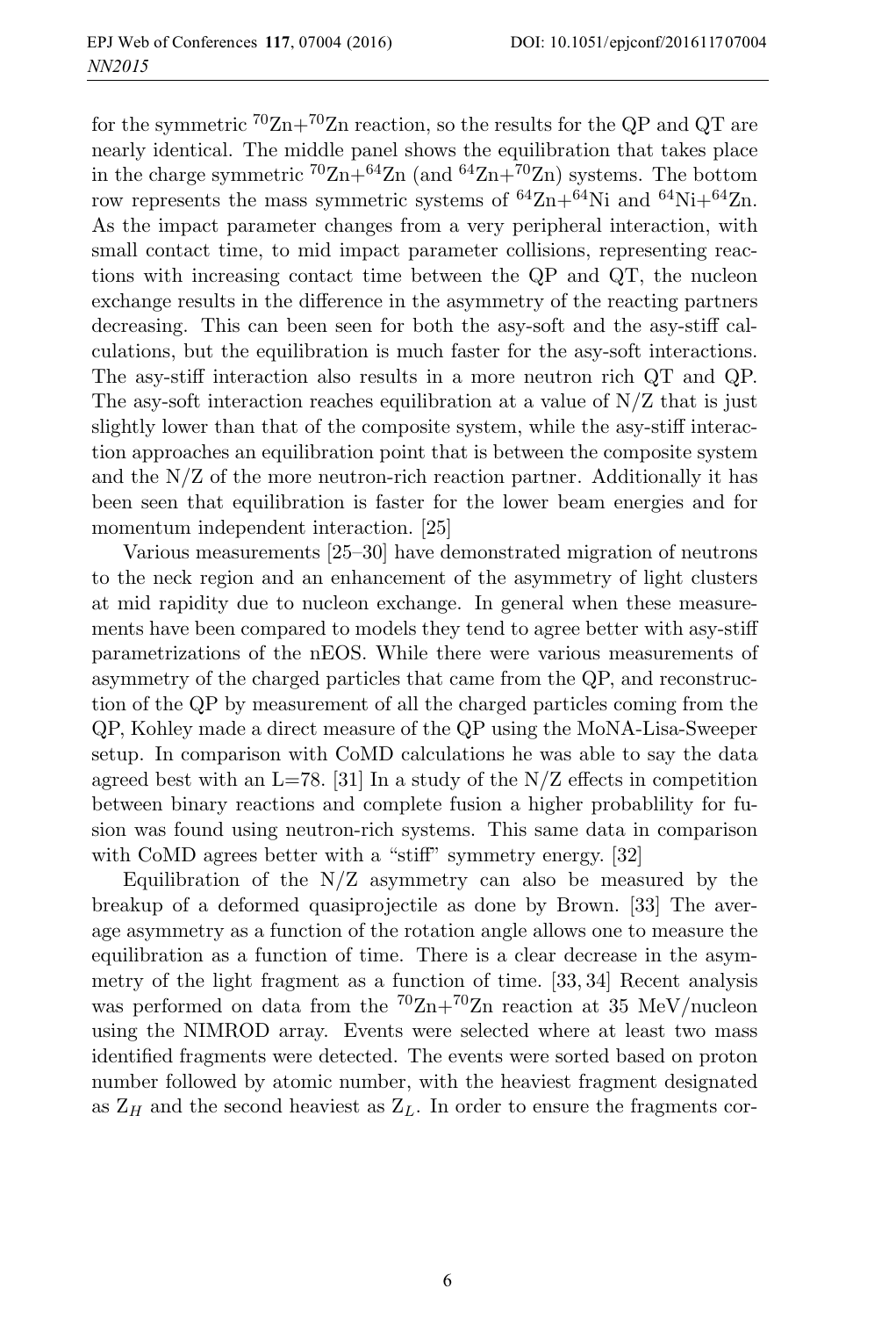

Figure 3: The  $(N-Z)/A$  of the heaviest fragment and the second heaviest fragment from an excited QP as a function of the degree of rotation of the system, a measure of its equilibration time.

responded to a large fraction of the initial projectile, events were required to have  $Z\geq 7$  for  $Z_H$  and  $Z\geq 3$  for  $Z_L$ . A total Z cut of minimum  $Z=21$  $(70\% \text{ of beam})$  and maximum  $Z=32$  was also included. The angular distributions for pairing of  $Z_H$ =12 and  $Z_L$ =7 are presented in figure 3. A large difference between the N/Z of the  $Z_H$  and the asymmetry of the  $Z_L$  at low rotation angle is consistent with previous findings, indicating a timescale of dynamical binary splitting of the excited projectile-like fragment much shorter than its rotational period. As the rotation angle increases there is clear equilibration of the asymmetry between the heavy fragment and the light fragment. This data is currently being analyzed to extract the rate constant for equilibration. Since calculations have demonstrated that the equilibration time is sensitive to the symmetry energy of the nEOS and now we have a mechanism to sensitively measure the equilibration as a function of time future work on isospin equilibration may help to further constrain the symmetry energy of the nEOS.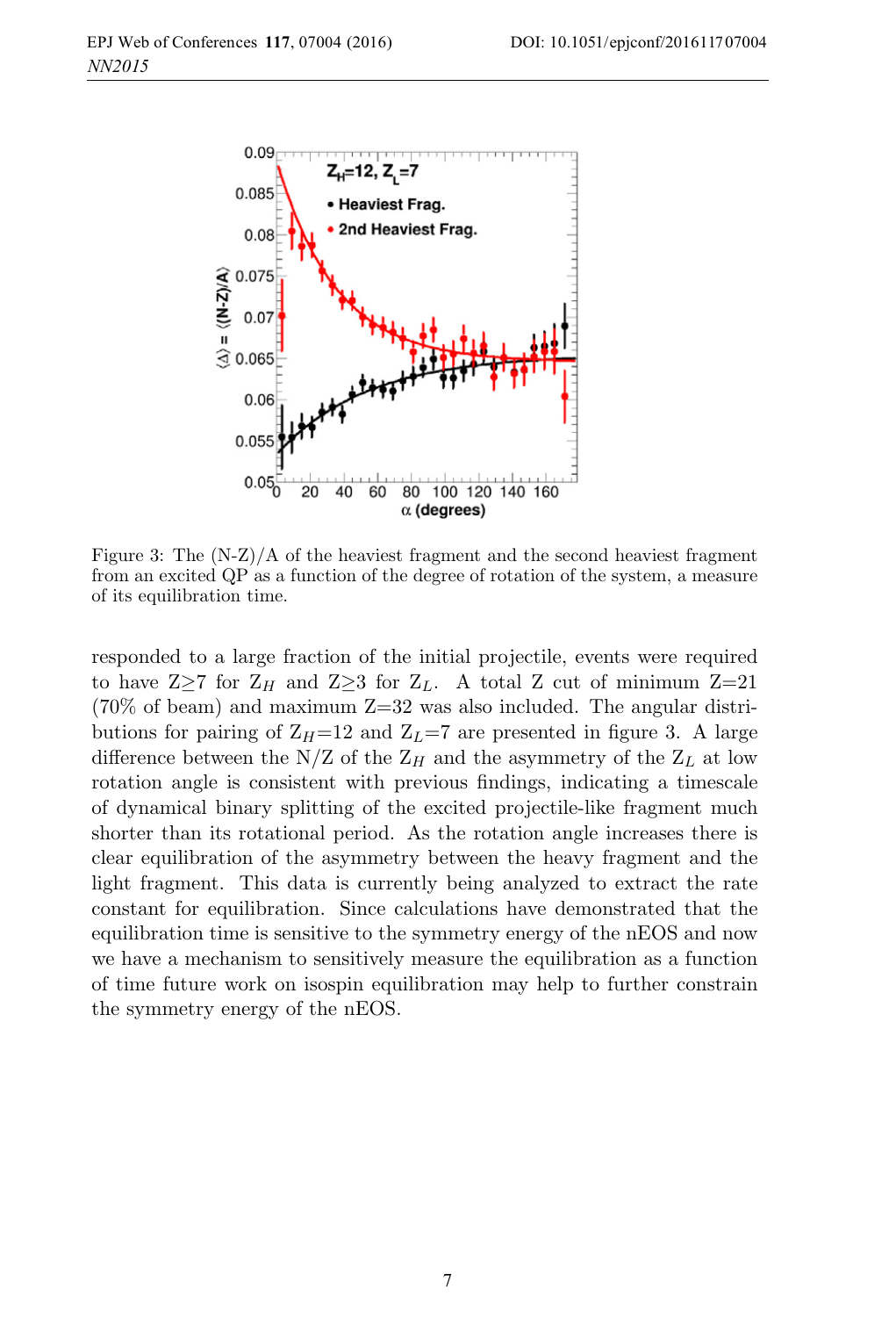

Figure 4:  $R_{flow}$  value from mid-peripheral reactions for various symmetry energy parameterizations of the AMD, CoMD, and SMF models. The corresponding symmetry energy slope (L) is shown next to each calculation. The experimental value is represented by the solid blue line with the statistical uncertainty shown as the hatched blue area.

### **4 Intermediate mass fragment flow**

Another method of assessing the symmetry energy in the nEOS is measurement of the transverse collective flow of light charged particles and intermediate mass fragments. Work by Kohley compared the transverse collective flow of IMFs for mid-peripheral reactions in the 35 MeV/nucleon  ${}^{70}Zn+{}^{70}Zn$ ,  $64Zn+64Zn$ , and  $64Ni+64Ni$  systems to AMD, CoMD and SMF model predictions with various parameterizations of the nEOS. Using the mid impact parameter events - when the flow signatures are largest - a comparison was performed to AMD, CoMD and SMF as shown in figure 4. For all calculations agreement was better with an asy-stiff parametrization rather than an asy-soft one. All calculations agree with an L of about 60. [35] This same data showed a better agreement with the AMD asy-stiff parametrization when compared over a variety of impact parameters. [36]

### **5 Future directions**

There have been many proposed observables and various experiments and theoretical simulations used to explore the symmetry energy in the nEOS. We need to understand the differences in the various model predictions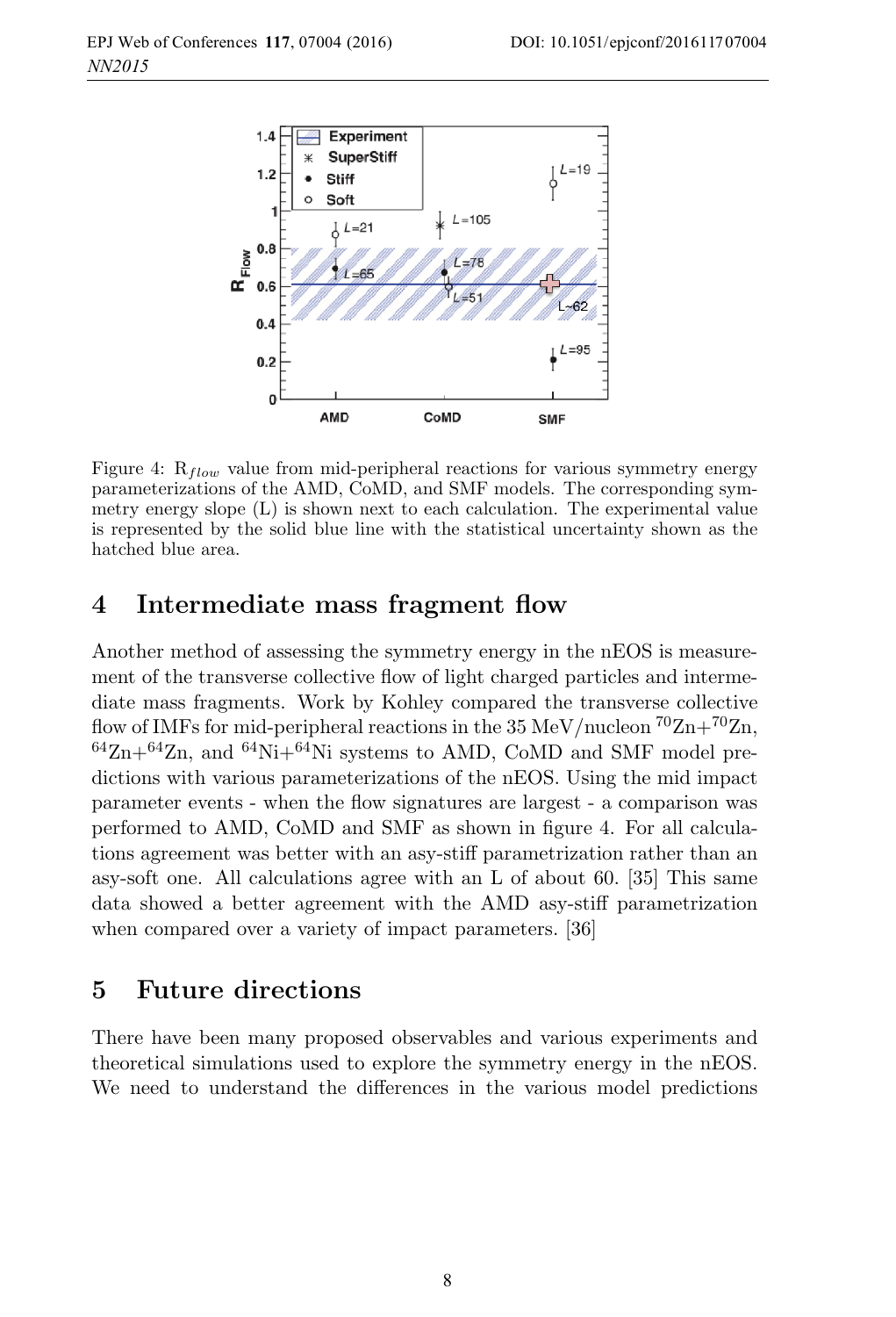and continue to explore observables or combinations of observables with increased power to discriminate between various theoretical predictions. Higher order correlation of variables can provide more robust signatures. [37] Additionally, higher energy collisions can provide constraints at higher densities. [38–40] While this has all been done in the realm of neutron and protons as the relevant elemental particles, recent theoretical work by Di-Toro [41] suggests that for very isospin asymmetric matter we can expect a much earlier transition to the quark phase. This may help to explain the recent neutron star data that requires a softening of the nEOS for the core in order to explain the measurements of neutron star radii.

### **Acknowledgements**

This work was supported in part by the US Department of Energy under grant DE-FG02-93ER40773 and the Robert A. Welch Foundation under grant A-1266.

### **References**

- [1] J.M. Lattimer, M. Prakash, Science **304**, 536 (2004)
- [2] J.M. Lattimer, Ann. Rev. Nucl. Part. Sci. **62**, 485 (2012)
- [3] P. Demorest et al., Nature **467**, 1081 (2010)
- [4] D.H. Youngblood et al., Phys. Rev. Lett. **82**, 691 (1999)
- [5] E. Khan et al., Phys. Rev. Lett. **109**, 092502 (2012)
- [6] P. Danielewicz, R. Lacey, W.G. Lynch, Science **298**, 1592 (2002)
- [7] S.J.Y. D. V. Shetty, G.A. Souliotis, Phys. Rev. C **75**, 034602 (2007)
- [8] M.B. Tsang et al., Phys. Rev. Lett. **92**, 062701 (2004)
- [9] A. Ono et al., Phys. Rev. C **68**, 051601(R) (2003)
- [10] D.V. Shetty et al., Phys. Rev. C **70**, 011601(R) (2004)
- [11] D.V. Shetty, S.J. Yennello, G.A. Souliotis, Phys. Rev. C **76**, 024606 (2007)
- [12] A.B. McIntosh et al., Phys. Lett. B **719**, 337 (2013)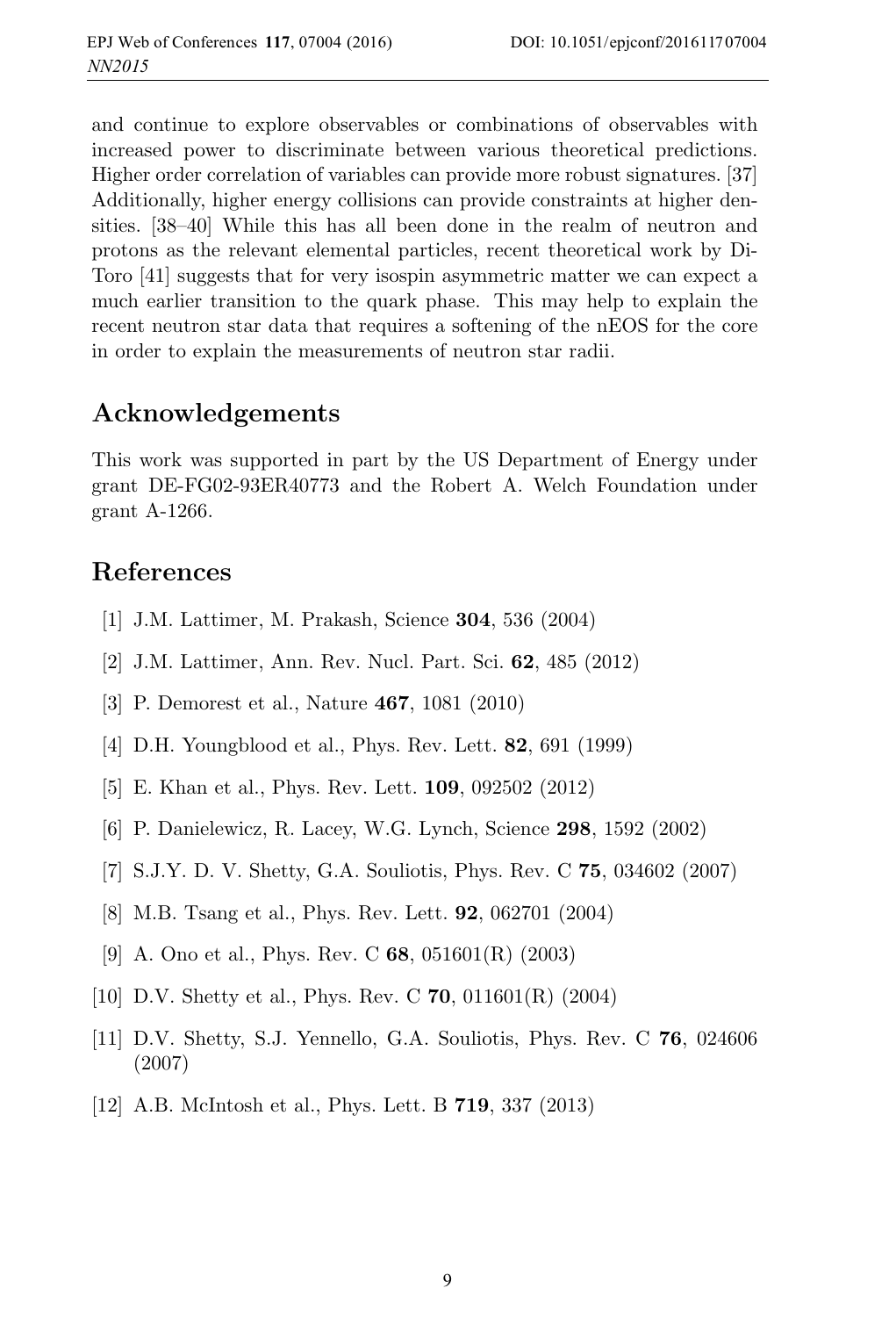- [13] A.B. McIntosh et al., Phys. Rev. C **87**, 034617 (2013)
- [14] A.B. McIntosh et al., EPJA **50**, 35 (2014)
- [15] A.B. McIntosh et al., Progress in Constraining the Asymmetry Dependence of the Nuclear Caloric Curve, in Proceedings of the NN2015 Conference (2015)
- [16] S. Wuenschel et al., Phys. Rev. C **79**, 061602(R) (2009)
- [17] S. Galanopoulos et al., Nucl. Phys. A **837**, 145 (2010)
- [18] R. Tripathi et al., Phys. Rev. C **83**, 054609) (2011)
- [19] J. Mabiala et al., Int. J. Mod. Phys. E **22**, 1350090 (2013)
- [20] S. Yennello et al., Phys. Lett B. **15**, 321 (1994)
- [21] H. Johnston et al., Phys. Lett. B **371**, 187 (1996)
- [22] F. Rami et al., Phys. Rev. Lett. **84**, 1116 (2000)
- [23] L. Shi, P. Danielewicz, Phys. Rev. C **68**, 064604 (2003)
- [24] L. May, Ph.D. thesis, Texas A&M Univ.  $(2015)$
- [25] Rizzo et al., Nucl. Phys. A **806**, 79 (2008)
- [26] D. Theriault et al., Phys. Rev. C **74**, 051602(R) (2006)
- [27] E.D. Filippo et al., Acta Physica Polonica B **37**, 199 (2006)
- [28] P. Russotto et al., Procs of IWM 05 **105**, 13 (2006)
- [29] E.D. Filippo et al., Phys. Rev. C **86**, 014610 (2012)
- [30] Galichet et al., Phys. Rev. C (2010)
- [31] Z. Kohley et al., Phys. Rev. C **88**, 041601 (2013)
- [32] G. Cardella et al., Phys. Rev. C **85**, 084609 (2012)
- [33] K. Brown et al., Phys. Rev. C **87**, 061601 (2013)
- [34] K. Stiefel et al., Phys. Rev. C **90**, 061605 (2014)
- [35] Z. Kohley et al., Phys. Rev. C **85**, 064605 (2012)